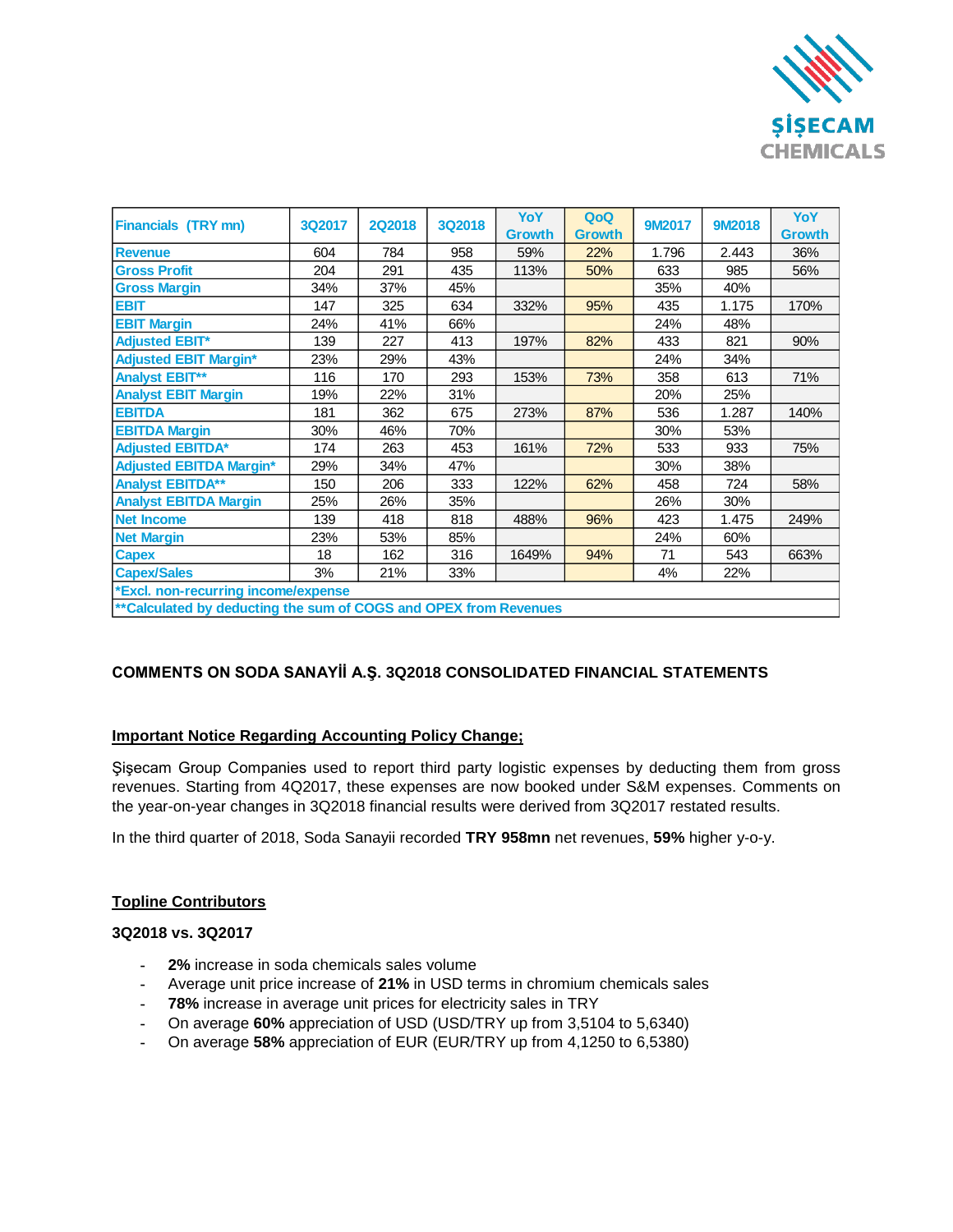### **Keys to the Operational Performance**

In 3Q2018, consolidated soda chemicals output was almost flat on a y-o-y basis (**581K tons** vs. **579K tons)**, while chromium chemicals production contracted by **10%** due to a change in production mix parallel to the market demand. With higher utilization of the coal-fired boiler in steam production, as a hedging against the rise in natural gas tariffs, total electricity generation was down by **4%** y-o-y to **243mn Kwh**.

Soda Sanayii's consolidated soda chemicals sales increased by **2%** in gross volume terms (up from **566K tons** to **580K tons**). Meanwhile, average per ton prices declined by **2%** in USD terms mainly due to the decline in EUR/USD parity (down by **1,2%** y-o-y) and the sales mix. Having generated **90%** of soda chemicals' revenues in hard currencies led to a **61%** rise in soda chemicals' topline on a y-o-y basis

The company recorded a **4%** decline in gross chromium chemicals volume sales (down from **37,8K tons** to **36,2K tons**), while average per unit product prices increased by **21%** in USD terms. Having generated **98%** of segmental revenues in hard currencies led to a **63%** rise in chromium chemicals' topline on a y-o-y basis. Oxyvit's topline contribution to the segment stood at **TRY 23mn**, up by **22%** y-o-y.

Electricity sales volume was **32%** lower **(198mn kWh** vs. **292mn kWh)** due to the change in steam generation mix. With **78%** rise in average electricity price per unit sold in TRY terms, revenues generated from electricity sales went up by **21%**.

In 3Q2018, share of international sales in consolidated revenues increased to **78%** while the contribution of intra-group sales to the consolidated revenues declined by **11%**( from **17%** in 3Q2017). FCY share in consolidated revenues stood at **86%.**

#### **Review of 3Q2018 IFRS results**

Based on IFRS segmental breakdown **67%** of the revenues were generated from the sale of soda chemicals and other products whereas contribution of chromium chemicals business to the consolidated revenues was **28%**. Electricity sales revenues corresponded to **5%** of 3Q2018 consolidated revenues.

Cost of goods sold were **TRY 523mn**, up by **31%** on a y-o-y basis mainly due to natural gas tariff hikes implied by the national gas provider and LCY depreciation. Soda chemicals segment COGS increased by **38%** y-o-y whereas there was an **11%** rise on the chromium chemicals side.

Thanks to lower share of FCY denominated costs (**59%**) compared to the share of FCY in consolidated revenues, the company was resilient to TRY devaluation. In addition to that, savings in soda ash production costs attained with further utilization of coal-fired steam boiler, procurement of hard currency denominated raw materials at lower prices on a y-o-y, and higher capacity utilization rate under chromium chemicals segment of operations resulted in a COGS/Revenues ratio decline from **66%** to **55%** in 3Q2018.

**TRY 435mn** gross profit, generated by Soda Sanayii, pointed out to a **113%** y-o-y increase and the company recorded a gross profit margin of **45%** (up from **34%** in 3Q2017).

Gross profit generated by soda and other products and chromium chemicals segments grew by **98%** and **150%**, respectively. As a result, chromium chemicals' contribution to the consolidated gross profit increased from **30%** to **35%**, leaving the rest attributable to the soda and other products segment.

Segment specific gross profit margins were **41%** (vs **32%** in 3Q2017) and **57%** (vs. **37%** in 3Q2017) for soda and chromium chemicals business lines, respectively.

Operating expenses were **61%** higher on a y-o-y basis (**TRY 142mn** vs **TRY 88mn**), due to the rise in FCY linked S&M expenses**.** OPEX/Revenues ratio came in at **15%** (**20bps** higher compared to 3Q2017).

Based on the financial reporting principles, FX gains and losses in relation with commercial receivables and debt are booked under "other operating income and expenses". In 3Q2018, resulting mainly from FX rate fluctuations, Soda Sanayii's net other **income** from main operations was **TRY 98mn** (vs. **TRY 33mn** in